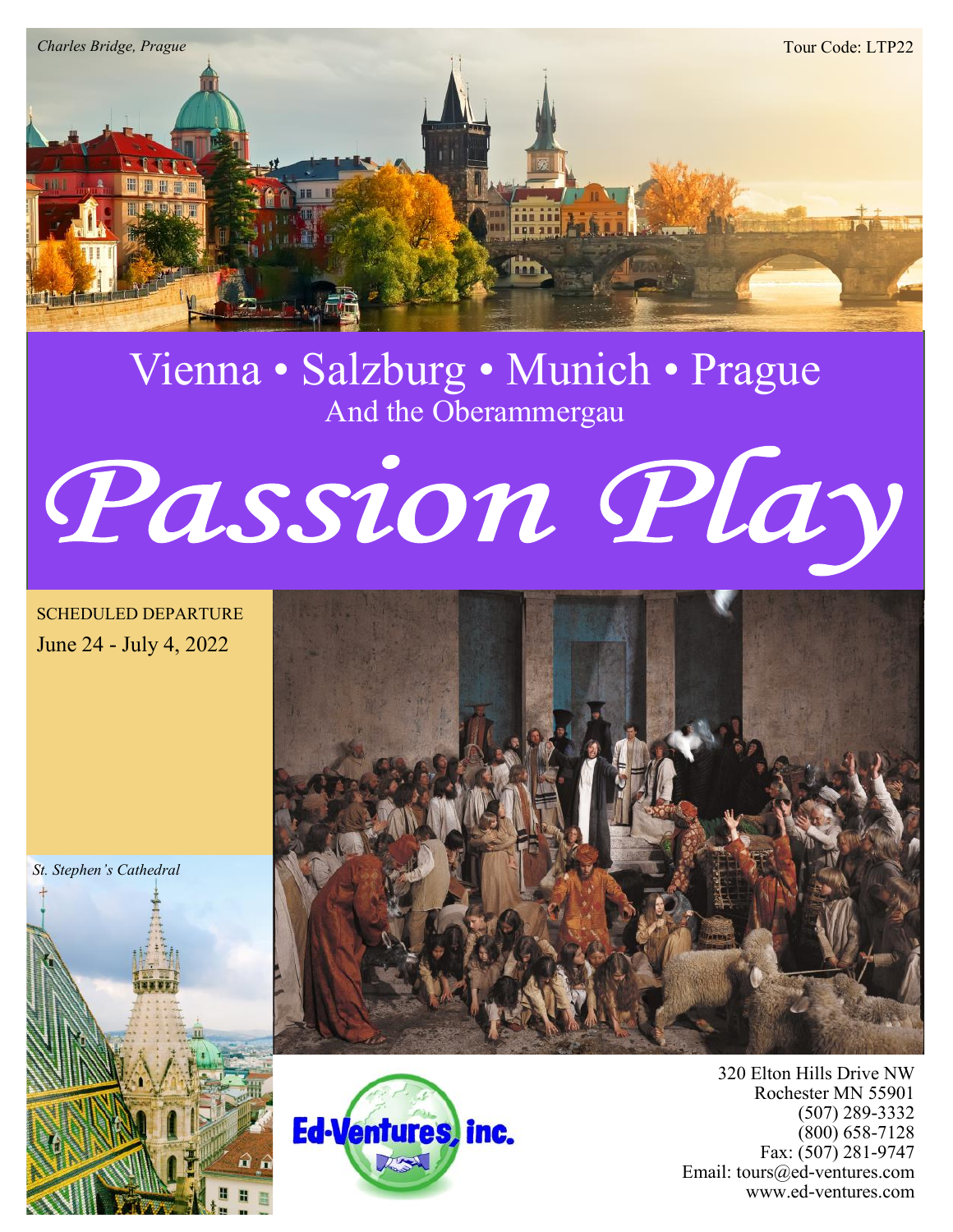

## **Day 1: Fri., June 24, 2022 • Depart USA** We begin our journey with a flight to Vienna.

# **Day 2: Sat., June 25, 2022 • Vienna, Austria**

Upon arrival, we go through passport control, collect our luggage, and meet our guide. We have a panoramic tour of the outer ring before we check into our hotel. We have a **welcome dinner** at a local restaurant. **D**

#### **Day 3: Sun., June 26, 2022 • Vienna, Austria**

Today a local guide acquaints us with the major sights of the city, **Belvedere Palace**, the elegant **Kärntner Ring**, **St. Stefan's Cathedral**, the **Lippizaner Museum** and more. This evening we experience some of the special music Vienna has to offer. We drive to **Grinzing**, an "artists' quarter," where we enjoy a **"Heuriger,"** a celebration of the new wine. **B/D**

# **Day 4: Mon., June 27, 2022 • Vienna, Austria**

Today we take a cruise on the beautiful Danube and stop in **Melk** to see the beautiful monastery there. We have the remainder of the day free for our own ventures. **B**

#### **Day 5: Tues., June 28, 2022 • Salzburg, Austria**

This morning we check out of our hotel and we visit **Schönbrunn Palace** before departing to Salzburg. **B**

# **Day 6: Wed., June 29, 2022 • Oberammergau, Germany**

We see the beautiful **Mirabel Gardens**, the **Salzburg Cathedral**, the **Church of St. Peter**, the **Mozart monument** and more. We have time to visit the **Getreidegasse** (the Salzburg pedestrian zone) and more. We then drive to **Oberammergau**





and visit **Linderhof Castle** before checking into our hotel. The evening is free to wander in this beautiful village. **B/D**

#### **Day 7: Thurs., June 30, 2022 • Oberammergau, Germany**

We enjoy a relaxed morning in Oberammergau, admiring the bright frescoes that adorn many of the homes and businesses, perhaps shopping for a souvenir woodcarving for which the village is famous. This afternoon we attend Part One of the **Passion Play**, the legacy of a vow made by the Oberammergauers in 1633 to enact the Passion story. Due to the ravages of the Thirty Years War, the plague had taken its toll in lives. But many of the people were spared, and the following year, 1634, the first Passion Play was performed on a stage set up in the cemetery. After dinner we attend Part Two. **B/L/D**

## **Day 8: Fri., July 1, 2022 • Munich, Germany**

We depart this morning for **Munich**. After a short city tour, which will include the **Olympic Grounds**, the **Glockenspiel** on the new city hall, the grounds of Nymphenburg Castle and more, we check into our hotel. This evening we enjoy Gemütlichkeit (a good time), music and food at the famous **Hofbräuhaus**. **B/D**

# **Day 9: Sat., July 2, 2022 • Prague, Czech Republic**

We enter the Czech Republic today, and drive to Prague where we meet our guide for a tour of **the Castle**, which is a complex of palaces, courtyards, streets and churches including **St. Vitus Cathedral**, which took 600 years to complete. We will then take a stroll across **Charles Bridge**, past the famous statues. We have free time to explore on our own and walk to **Wenceslas Square**, enjoying Prague's liveliest street scene along the way. Dinner this evening is on our own. **B**

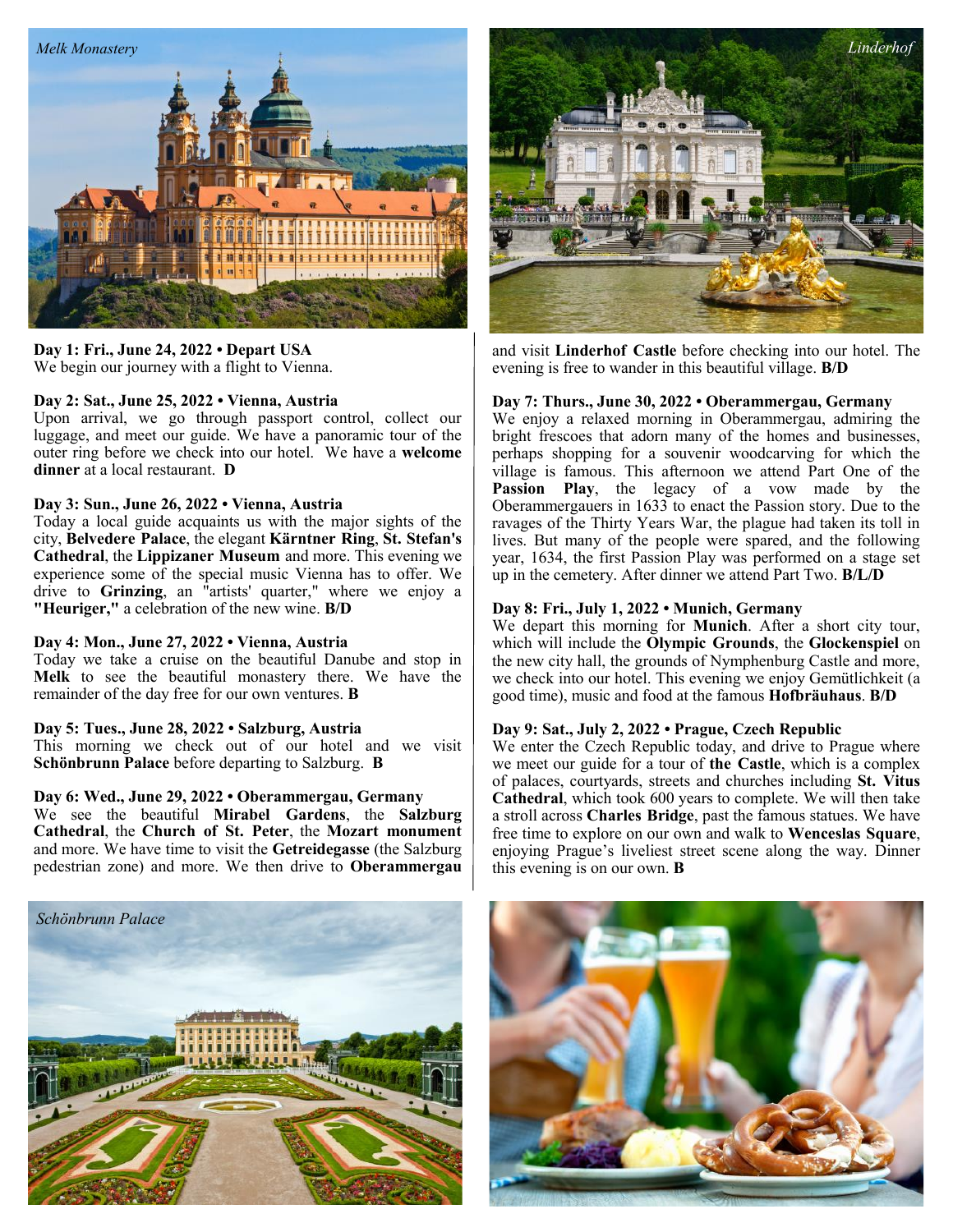

# **Day 10: Sun., July 3, 2022 • Prague, Czech Republic**

Our expert local guide will join us this morning for a walking tour of the ancient **Jewish Quarter** (*Josefov*). We visit one of the synagogues and the Jewish Cemetery, a most astonishing sight, with gravestones almost piled on top of each other! We tour the **State Jewish Museum** which houses treasures and artifacts from the ghetto. At **Ceremony Hall** we see a moving exhibition of drawings by the children who were held at the Terezín Concentration Camp. This afternoon is focused on Jan Hus, the leading personality of the Czech Reformation movement. We'll visit **Bethlehem Chapel** where he preached, and see the Hus monument outside Týn Church. Hus was a contemporary of John Wycliffe and was heavily influenced by his writings. They both agreed that all Christians are members of Christ's church and that Jesus is the head. We enjoy an authentic farewell **dinner and folklore show** at a local restaurant this evening. **B/D**

#### **Day 11: Mon., July 4, 2022 • Return**

We transfer to the Prague airport for our return flight. **B**

**Abbreviations for Meals B**=Breakfast **L**=Lunch **D**=Dinner



# **TOUR COST: \$3,619\*** *per person Land Only*

\*Price is based on a minimum of 20 paying participants, double occupancy

# **Single supplement = \$950**

#### **Your Tour Includes:**

- **Land Transportation** via private deluxe airconditioned motor coach
- **Accommodations** (double occupancy) in moderate first-class hotels
- **Meals per itinerary**
- Services of **Professional tour manager**
- Local step-on guides for city tours and major attractions
- **Admission** to all activities indicated in the itinerary except those listed as optional
- **Luggage handling** of one piece per person at hotels
- Luggage strap, luggage tags and trip journal
- **All taxes and tips** for provided services except as noted below

#### **Your Tour Does Not Include:**

- **Roundtrip airfare** to Vienna, Austria and return from Prague, Czech Republic, related taxes and fees
- Meals not indicated on itinerary
- **Beverages**, except with breakfast
- **End of tour gratuity** for tour manager and coach driver
- Items of a personal nature such as passport fees. *(Passport must be valid for 6 months beyond return date.)*
- **Optional insurance** for health, baggage and cancellation.

*(This insurance is available and offered by Ed-Ventures.)*

# **Payment Schedule:**

**Deposit with registration: \$500 per person 2nd Deposit by Jan. 1, 2022: \$500 per person Final payment due 120 days prior to departure (June 24, 2022).**

Invoices will be sent out prior to final payment. Passengers may add after this date subject to air and land availability. Generally airlines do not increase the price of a ticket after it has been contracted. However, prior to the issuance of a ticket, airlines may (and regularly do) impose fuel, tax, or security surcharges. In the event a surcharge is imposed after Ed-Ventures has received a final payment, Ed-Ventures will send an additional invoice for the surcharge amount. Early registration is encouraged.

#### **Currency:**

Currency exchange rates fluctuate constantly. In the event of a significant drop in the value of the dollar, we reserve the right to add a currency surcharge to the price of the tour.

#### **Refund/Cancellation Policy:**

All cancellations must be in writing. The date of postmark will determine the amount of refund due. Refunds are based on the number of days prior to departure date. The initial deposit is nonrefundable except for deposits made between May 1-Dec. 31, 2021. In the event of trip cancelation due to State Department and German authority regulations, the initial deposit will be refunded. From the time of 2nd deposit to 121 days before departure a \$100 administrative fee plus lost airfare deposits and any unrecoverable deposits to ground suppliers will be assessed. From 120-15 days, a \$300 cancellation penalty plus lost airfare deposits and any unrecoverable deposits to ground suppliers will be assessed. Airline tickets once purchased are nonrefundable. Anyone canceling 14 days or less prior to departure will receive no refund.

*Purchase of health, baggage, and trip cancellation/ interruption insurance is strongly recommended.*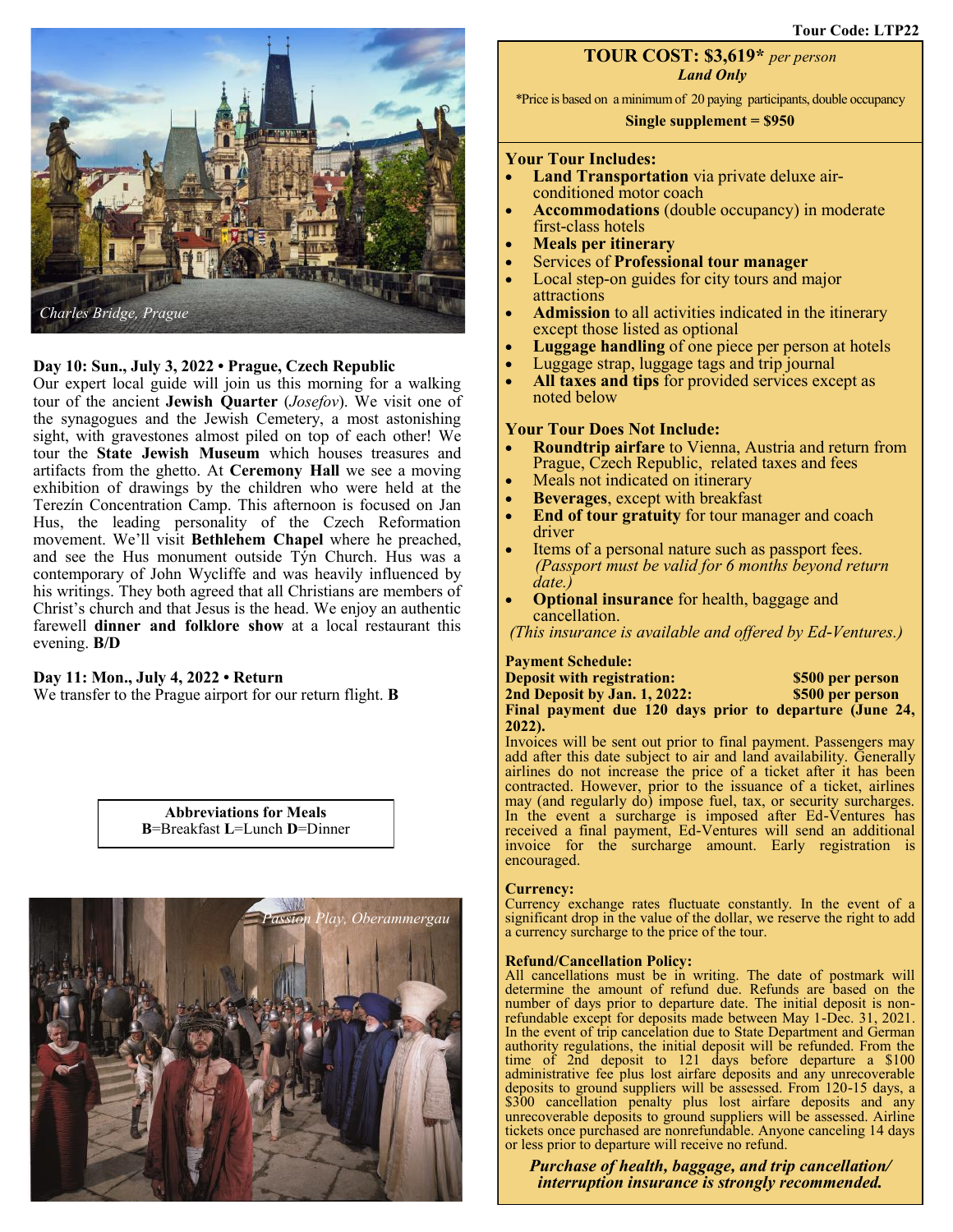# **Terms and Conditions**

We reserve the right to cancel this trip due to lack of subscription. In the event of cancellation of the trip in its entirety, a full refund of all deposits will be made to passengers enrolled at the time of cancellation. Tour price is based on the value of the dollar and the cost of airfare and is subject to change without notice. Extensions are usually available, but must be requested when booking the tour. Any changes in airfare booking may result in a processing fee. It may be possible, that due to unforeseen events, conditions, or changes in airline schedules, the land portion of the trip may be extended or shortened. Any savings realized by such occurrences will be refunded, however any extra expenses incurred must be borne by the client. Trip cancellation insurance is available. This low-cost protection can save you money if you are forced to cancel or alter your trip for a medical reason only. You will be mailed trip cancellation insurance information with the brochure or upon receipt of your deposit.

Responsibility: Treasured Escapes and Travel, Venice Presbyterian Church, Ed-Ventures, Inc., their officers and employees, tour hosts, or any other persons or vendors connected with the tour shall not under any circumstances accept liability, provide refunds or pay compensation where the performance of our contractual obligations is prevented or affected, or you otherwise suffer any loss, injury, death, inconvenience or damage as a result of circumstances amounting to "force majeure". This means any event or circumstances which we or our suppliers of the services in question could not foresee or avoid. Such events and circumstances may include, acts of God, actual or threatened, war, insurrection, riots, strikes, civil action, decisions by governments or governing authority, technical or maintenance problems with transport, changes of schedules or operational decisions of air/transport carriers, terrorist activity or the threat thereof, industrial action, natural or nuclear activity, epidemic, pandemic, illness, physical injury, quarantine, medical or customs or immigration regulation, delay, or cancellation, adverse weather conditions, fire and all similar events outside our control.

The airline(s) concerned are not held responsible for any act, omission, or event during the time passengers are not on their planes or conveyances. The passenger's contract in use by the airlines concerned, when issued, shall constitute the sole contract between the airlines and the purchaser of this tour and/or passenger. Any and/or all transportation companies herein mentioned shall not have nor incur any responsibility to any traveler aside from their liability as common carriers. Air and land costs are subject to change without notice. Air transportation is via special, non refundable airfare. Any additional airfare assessments made by the airlines for any changes whatsoever shall be the responsibility of the client. Other rules may also apply. Services of any A.R.C. or I.A.T.A. carrier may be used in conjunction with this tour. If there is a change in air prices and/or currency exchange rates, we reserve the right to adjust prices.

I grant Treasured Escapes and Travel, Venice Presbyterian Church, Ed-Ventures, Inc and its agents the right to take photographs and videos of me during the tour and any meetings related to the tour before or after the tour. I authorize Ed-Ventures Inc, its assigns and transferees to copyright, use, and publish in print and/or electronically.

I agree that Treasured Escapes and Travel, Venice Presbyterian Church, Ed-Ventures may use such photographs or videos of me with or without my name for any lawful purpose, including publicity, illustration, advertising, and Web content.